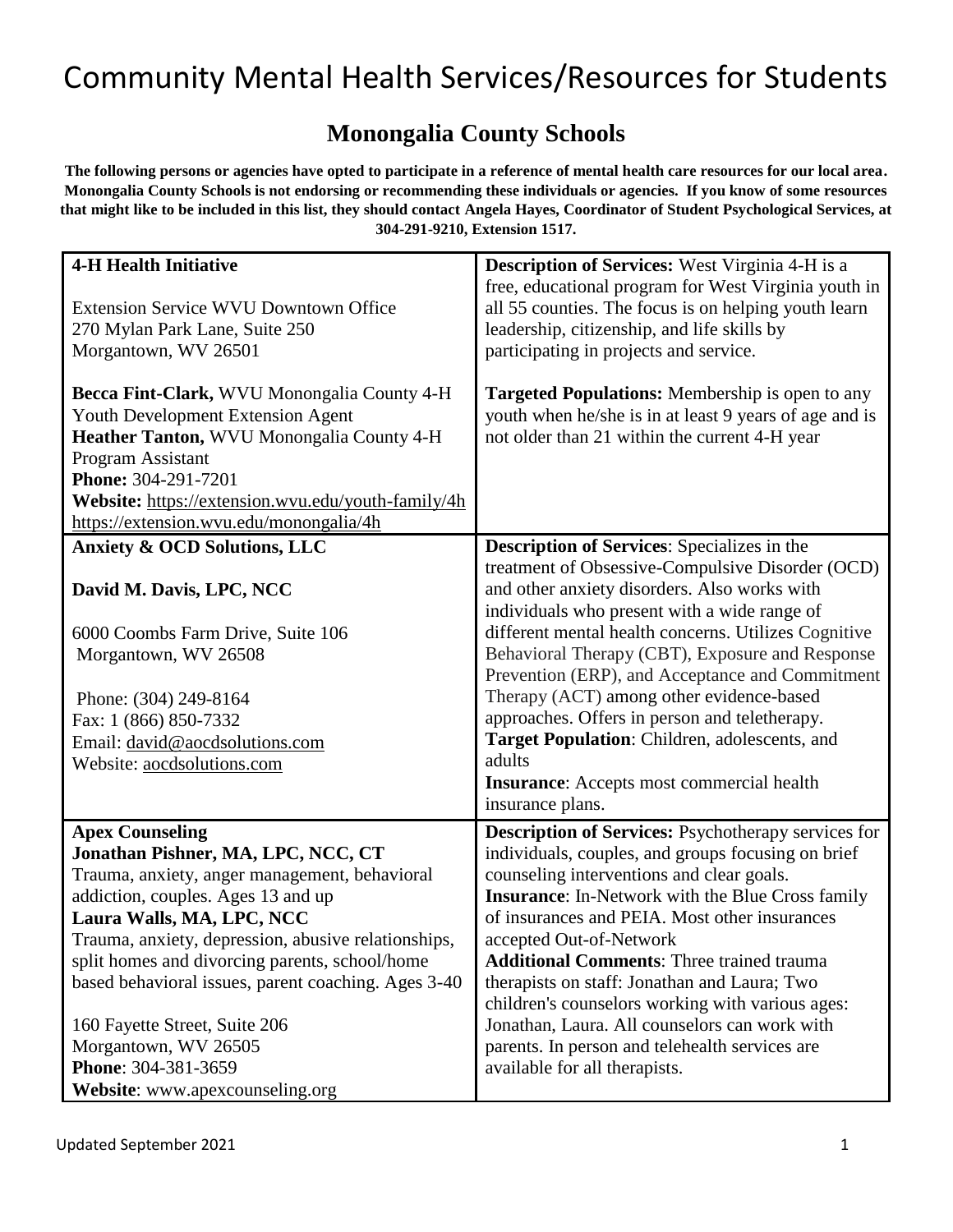| <b>APO Counseling LLC</b>                             | Description of Services: Stress, depression, grief,                                           |
|-------------------------------------------------------|-----------------------------------------------------------------------------------------------|
|                                                       | anxiety, trauma with individuals, couples, and                                                |
| 1553 Stewartstown Road                                | families.                                                                                     |
| Morgantown, WV                                        | Target Population: Children, adolescents, and                                                 |
|                                                       | adults.                                                                                       |
| <b>Phone: 304-284-8438</b>                            | <b>Insurance:</b> Accepts most insurance providers with                                       |
| Website: Apocounseling.com                            | the exception of Medicaid                                                                     |
| <b>Chestnut Mountain Ranch</b>                        | <b>Description of Services:</b> Christ-centered school                                        |
|                                                       | and home for at-risk boys in crisis and in need of                                            |
| <b>Dawn Finn, Program Director</b>                    | hope and healing. Partnering with their families,                                             |
| <b>Bradley Clodfelter, Program Manager</b>            | <b>Chestnut Mountain Ranch pursues family</b>                                                 |
|                                                       | restoration. Parent/guardian participation is required.                                       |
| 244 Ponderosa Ponds Rd.                               | <b>Target Population:</b> Boys ages 11-15 at time of                                          |
| Morgantown, WV 26508                                  | enrollment.                                                                                   |
|                                                       |                                                                                               |
| Website: www.cmrwv.org                                |                                                                                               |
| Email: info@cmrwv.org                                 |                                                                                               |
| Phone: 304-241-1709                                   |                                                                                               |
| Fax: 304-241-1711                                     |                                                                                               |
| <b>Children in Balance</b>                            | Description of Services: Team specializes in a                                                |
|                                                       | variety of mental health concerns including: trauma;                                          |
| 3000 Coombs Farm Rd, Suite 102<br>Morgantown WV 26508 | EDMR; eating disorders; LGBTQ; ADHD;<br><b>Oppositional Defiant Disorder; Autism Spectrum</b> |
|                                                       | Disorder; anger issues, physical aggression, and                                              |
| Jennifer L. Walker, M.Ed., LPC                        | temper tantrums; school issues such as bullying,                                              |
| Owner & Counselor                                     | behavior problems, poor grades, and social skills;                                            |
|                                                       | physical & sexual abuse; grief & loss; separation                                             |
| Phone: 304-241-1097                                   | and social anxiety; depression & mood disorder;                                               |
| Websites: http://www.womeninbalancellc.net/           | adjustment issues                                                                             |
| <b>Hours of operation:</b>                            | Family Counseling: Parent-Child Interaction                                                   |
| Monday-Thursday: 8 am-8 pm                            | Therapy (PCIT), parenting support, including                                                  |
| Friday- 9 am- 3 pm                                    | behavior management and effective discipline, co-                                             |
| Saturday appointments available as needed             | parenting, adjusting to blended families, consistent                                          |
|                                                       | expectations between households, communication                                                |
| *Affiliated with Women in Balance                     | skills                                                                                        |
|                                                       | <b>Target Population:</b> children, adolescents, and                                          |
|                                                       | families                                                                                      |
|                                                       | <b>Insurance:</b> Accepts Blue Cross Blue Shield (All                                         |
|                                                       | Plans), PEIA, Aetna, Tricare, The Health Plan                                                 |
|                                                       | CHIP of WV, Magellan, Cigna, UPMC                                                             |
|                                                       | (Commercial, Value, Value Select, and UPMC for                                                |
|                                                       | Kids), United Behavioral Health                                                               |
|                                                       | Cash Pay and Sliding Scale                                                                    |
|                                                       | <b>Comments:</b> Telehealth counseling is available.                                          |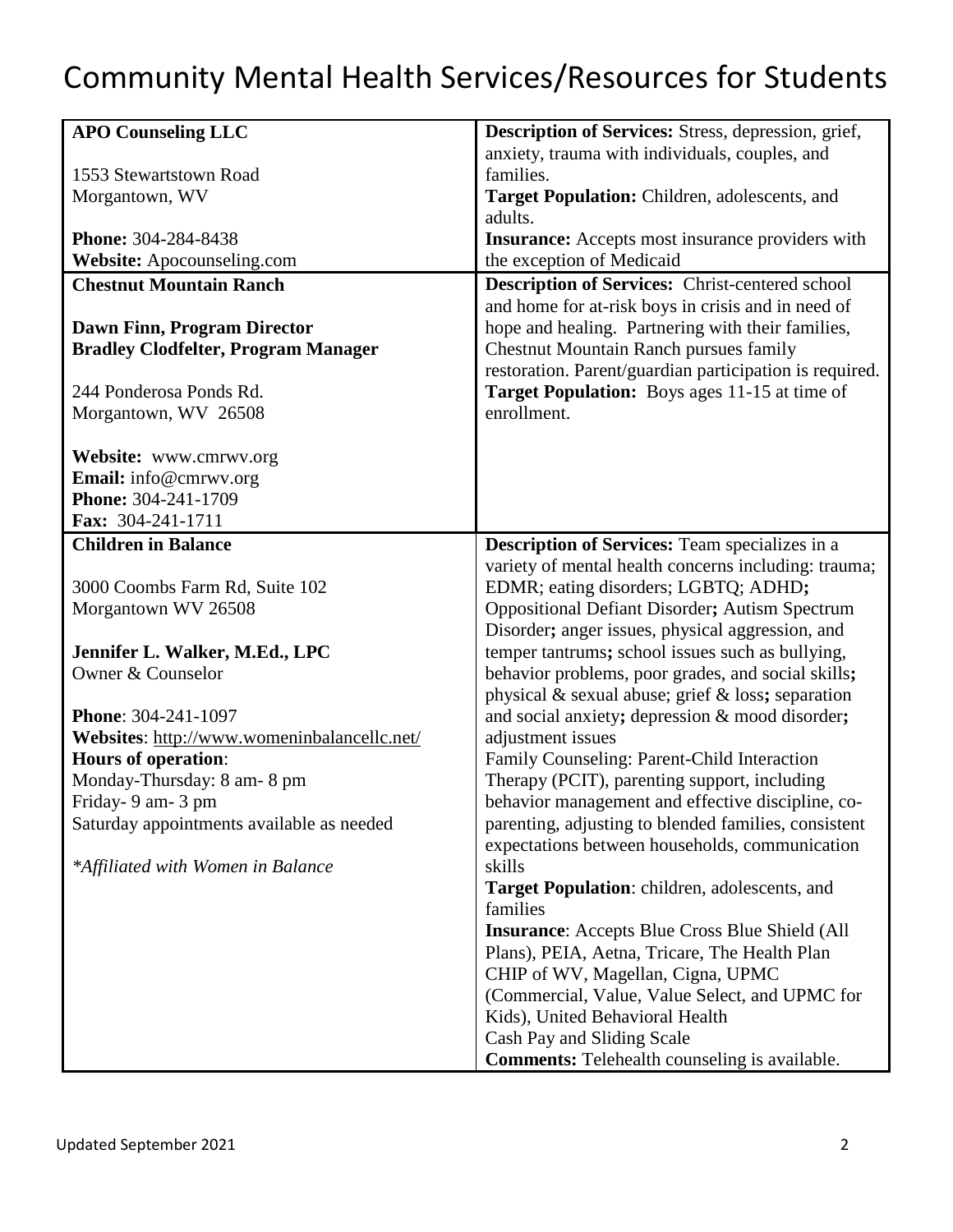| <b>Fremouw-Sigley-Baker Psychological Associates</b> | Description of Services: Complete range of             |
|------------------------------------------------------|--------------------------------------------------------|
|                                                      | psychological services including individual, family,   |
| Diane T. Woodrum, Ed.D                               | and group therapy, social skills, ADHD, anxiety,       |
|                                                      | behavioral difficulties, and trauma                    |
| 1445 Stewartstown Rd, Suite 200                      | <b>Assessment/Evaluation Types: Educational and</b>    |
| Morgantown, WV 26505                                 | psychological evaluations, including ADHD,             |
|                                                      | learning disabilities.                                 |
| <b>Phone: 304-598-2300</b>                           | <b>Targeted Population:</b> Ages 3-21                  |
| <b>Hours of Operation:</b> 8:00 to 4:00              | <b>Insurance:</b> Medicaid and most insurances         |
| <b>Harmony Roots</b>                                 | <b>Description of Services: Board certified</b>        |
|                                                      | psychiatrists and licensed therapists providing        |
| 1005 White Willow Way                                | general psychiatry including medication                |
| Morgantown, WV 26505                                 | management and therapy. Treatment for targeted for     |
|                                                      | individuals with conditions including depression,      |
| Phone: 304-460-5123                                  | anxiety, bipolar disorder, schizophrenia, ADHD,        |
| Website: GRWHealth.com                               | substance abuse, and body image. We are also           |
| Email: info@grwhealth.com                            | qualified to assess and provide documentation for an   |
| Hours of Operation: Monday - Thursday: 8am -         | <b>Emotional Support Animal. Telehealth services</b>   |
| 6:30pm; Friday: 8am-4:30 pm. Saturday visits are     | available.                                             |
| provider specific.                                   |                                                        |
|                                                      | <b>Targeted Population: Adolescents and Adults</b>     |
|                                                      | <b>Insurance:</b> Accepts most insurances, but we ask  |
|                                                      | that you please check your benefits for coverage as    |
|                                                      | our services may be covered as a specialty.            |
|                                                      | <b>Additional Comments: Not all providers are</b>      |
|                                                      | available on Saturdays, so please let the team know    |
|                                                      | when you call so that they can connect you with the    |
|                                                      | correct provider.                                      |
| <b>Holistic Therapy Center</b>                       | Description of Services: Psychotherapy services for    |
|                                                      | presenting concerns including: anxiety, depression,    |
| Jamie Downs, LICSW, MSW, AADC, CCJP                  | trauma, grief/loss, self-esteem, family issues, school |
| <b>Advanced Alcohol and Drug Counselor</b>           | issues, panic, addiction, anger management, and        |
| <b>Certified Criminal Justice Professional</b>       | stress management. Telehealth services are             |
| <b>EMDR</b> Therapist                                | available.                                             |
|                                                      | <b>Insurance/Fee Information: Highmark, Blue</b>       |
| 1533 Mileground Rd, Suite B                          | Cross/Blue Shield, PEIA, Health Plan, United,          |
| Morgantown, WV 26505                                 | Aetna, and private pay.                                |
| <b>Phone: 304-680-7003</b>                           | <b>Additional comments:</b> Also utilizes addiction    |
| Website: holistictherapyctr.com/home.html            | counseling, cognitive behavioral therapy, and          |
| Email: info@holistictherapyctr.com                   | mindfulness based therapy.                             |
| Hours of Operation: Monday-Friday by app             |                                                        |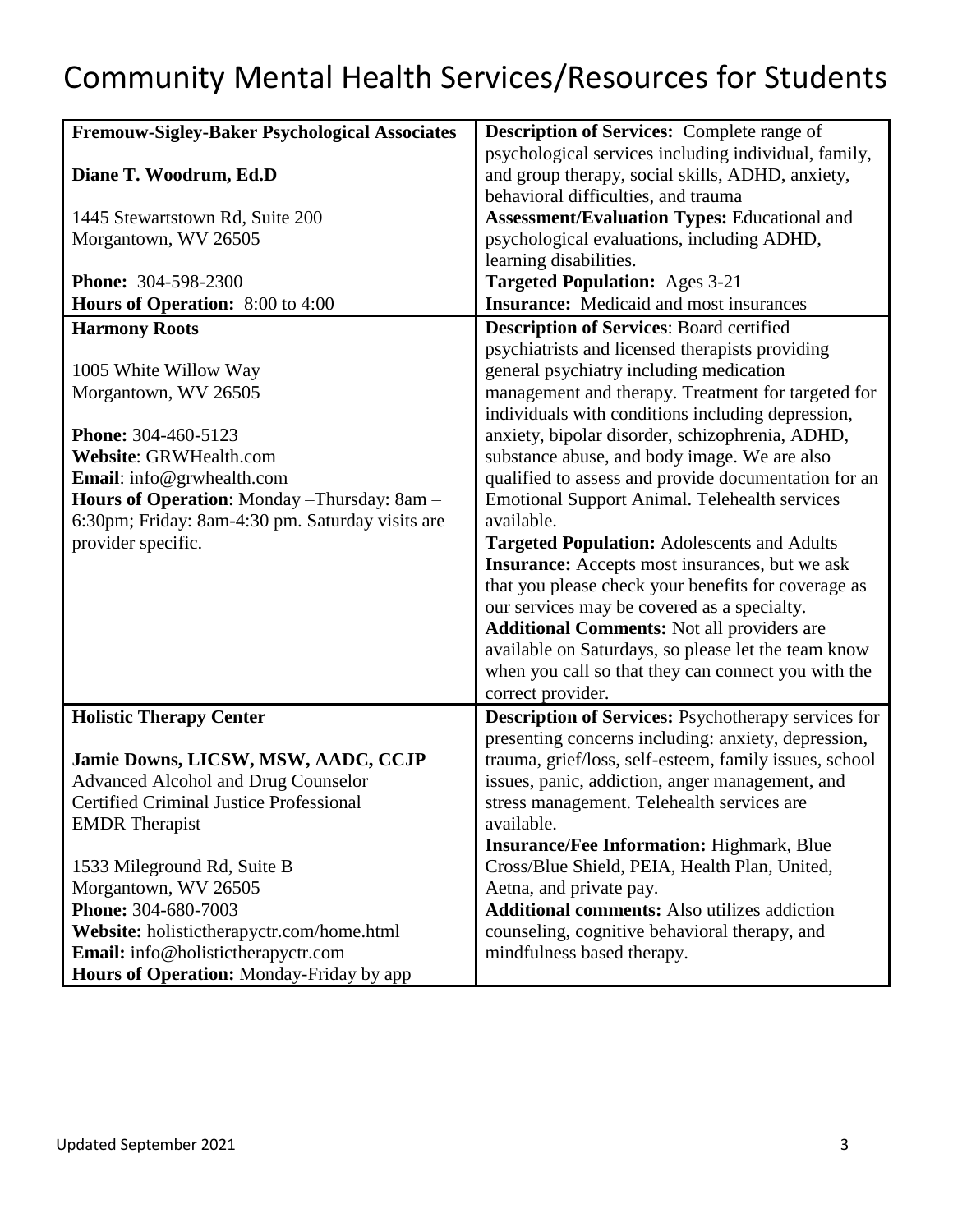| <b>Integrative Counseling Solutions</b>                                                | <b>Description of Services:</b> Mental health counseling                                             |
|----------------------------------------------------------------------------------------|------------------------------------------------------------------------------------------------------|
|                                                                                        | with a specialty in trauma processing and grief                                                      |
| Michelle Lewis, MSW, LICSW                                                             | counseling. Trained in Eye movement                                                                  |
| 713 Green Bag Rd                                                                       | desensitization and reprocessing (EMDR)                                                              |
| Morgantown, WV 26508                                                                   | <b>Insurance Information:</b> Most major insurances                                                  |
| Phone: 304-685-4773                                                                    | accepted                                                                                             |
| Website: www.icswv.com                                                                 |                                                                                                      |
| Email: michelle@icswy.com                                                              |                                                                                                      |
| Hours of Operation: Monday-Friday 8:00-4:00                                            |                                                                                                      |
| <b>Intensive Trauma Recovery</b>                                                       | Description of Services: Treatment of trauma-                                                        |
|                                                                                        | related disorders using an intensive format. ITRTM;                                                  |
| Phone: 800-755-6105                                                                    | intensive trauma resolution; 2-4 hours a day for a                                                   |
| Hours of Operation: By appointment- please call                                        | minimum 20 hours within a few weeks. Virtual or                                                      |
| Email: info@helpfortrauma.com                                                          | in-person options are available. Please call for a pre-                                              |
| Website: www.traumatherapy.us                                                          | screening.                                                                                           |
|                                                                                        | Targeted Population: Children/youth/adults, who                                                      |
| * Instinctual Trauma Response <sup>TM</sup> is what happened                           | have survived a traumatic experience and have                                                        |
| to you, ITR <sup>TM</sup> is how to resolve it. We connect                             | adverse life issues caused by it.                                                                    |
| individuals with ITR certified specialists around the                                  | <b>Insurance Information: Self-Pay upfront.</b>                                                      |
| county virtually or live depending on location.                                        | Insurance may offer reimbursement to the client                                                      |
|                                                                                        | under: "Out of Network Direct Reimbursement for                                                      |
|                                                                                        | routine outpatient (90837) or intensive outpatient                                                   |
|                                                                                        | work." This depends on the policy and sometimes if                                                   |
|                                                                                        | a primary care physician prescribed intensive                                                        |
|                                                                                        | outpatient work. ITR accepts self-pay to reserve the                                                 |
|                                                                                        | time upfront. We cannot guarantee reimbursement.                                                     |
|                                                                                        | Some funds are available through religious, private                                                  |
|                                                                                        | or public funds like VOCA (Victims of Crime Act).                                                    |
| <b>Key Learning Autism Center</b>                                                      | <b>Description of Services: Offers Applied Behavior</b>                                              |
|                                                                                        | Analysis (ABA) Therapy for children with Autism                                                      |
| Mountaineer Mall                                                                       | Spectrum Disorder (ASD). ABA Therapy is used to                                                      |
| 5000 Green Bag Rd., Space A-1                                                          | develop communication, social skills, toilet training,                                               |
| Morgantown, WV 26501                                                                   | feeding, daily living skills, academic curriculum and                                                |
|                                                                                        | problem behavior reduction and replacement. We                                                       |
| <b>Phone: 304-241-8401</b>                                                             | offer half day and full day programs from 2-5 days                                                   |
| Toll-Free: 877-826-8086<br>Fax: 304-241-8402                                           | per week. Children attending both public school and                                                  |
|                                                                                        | the KLAC will receive a behavior intervention plan,                                                  |
| Email: office@keylearningautismcenter.com<br>Website: www.keylearningautismcenter.com/ | if needed, for both environments.                                                                    |
|                                                                                        | <b>Targeted Population:</b> Children ages 2-6 with a<br>diagnosis of Autism Spectrum Disorder (ASD). |
|                                                                                        | <b>Additional Comments:</b> To place your child on the                                               |
|                                                                                        | waitlist, you need a referral from their doctor that                                                 |
|                                                                                        | states their name, contact information, and diagnosis                                                |
|                                                                                        | of autism from a licensed physician or licensed                                                      |
|                                                                                        | psychologist.                                                                                        |
|                                                                                        |                                                                                                      |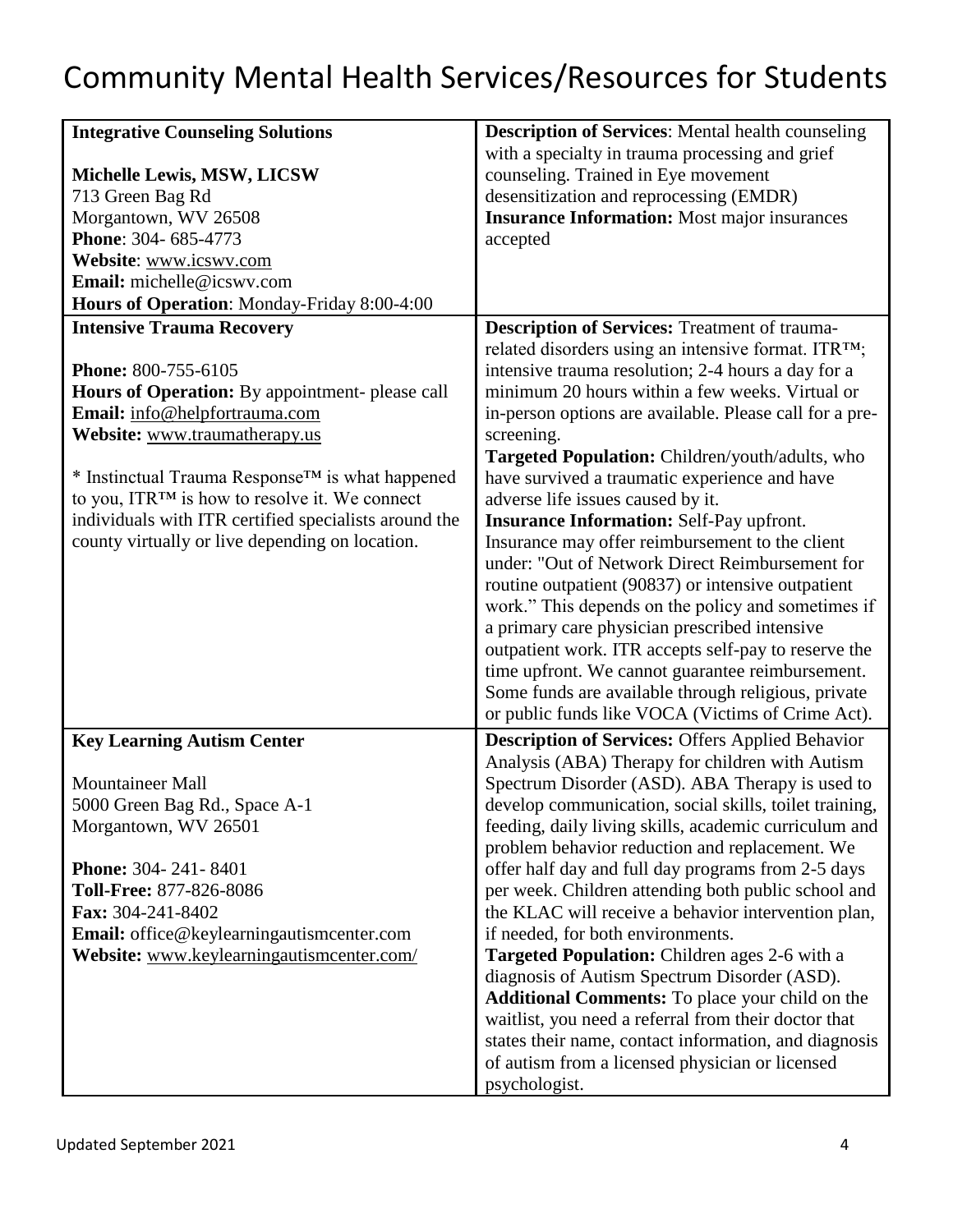| <b>Lewis Counseling Practice</b>                                                                                                                                                                                                                                                                                                   | <b>Description of Services:</b> Works with children and                                                                                                                                                                                                                                                                                                                                                                                                                                                                                                                                                                                                                                                                                                                                                                                                                                                                                                                                                |
|------------------------------------------------------------------------------------------------------------------------------------------------------------------------------------------------------------------------------------------------------------------------------------------------------------------------------------|--------------------------------------------------------------------------------------------------------------------------------------------------------------------------------------------------------------------------------------------------------------------------------------------------------------------------------------------------------------------------------------------------------------------------------------------------------------------------------------------------------------------------------------------------------------------------------------------------------------------------------------------------------------------------------------------------------------------------------------------------------------------------------------------------------------------------------------------------------------------------------------------------------------------------------------------------------------------------------------------------------|
| Amanda Lewis, MA, NCC, LPC<br><b>Stephanie Carter, MSW, LGSW</b><br>7000 Coombs Farm Dr. Suite 202<br>Morgantown, WV 26508<br>Phone: 304-413-5002<br>Email: amanda@lewiscounselingpractice.com<br>Website: https://www.lewiscounselingpractice.com/<br><b>Hours:</b> Mon-Fri by appointment, including after<br>school and evening | adolescents struggling with various anxiety<br>disorders, depression, trauma, school<br>refusal/anxiety, social adjustment concerns, family<br>changes, substance use concerns within the family,<br>grief and loss. Utilizes an eclectic treatment<br>approach. Telehealth appointments are offered using<br>a HIPAA compliant platform.<br>Target Population: 11 years old and up<br>Insurance: PEIA, Blue Cross Blue Shield, UPMC,<br>The Health Plan, United Health Care, and self-pay                                                                                                                                                                                                                                                                                                                                                                                                                                                                                                             |
| Libera, Inc.<br>Karen Haring (Executive Dir.)<br>Jessica Haring (Counselor)<br>P.O. Box 1147<br>Dellslow, WV 26531<br><b>Phone:</b> $304-460-5018$ (For scheduling<br>appointments)<br><b>Phone:</b> 304-319-0970 (For other information)<br>E-mail: liberawy@gmail.com<br>Website: www.liberawv.com                               | <b>Description of Services:</b> Libera, Inc. is a registered<br>$501\text{O}(3)$ whose mission is to create an environment<br>where women and teens in WV are empowered to<br>live in freedom. Listen to stories and help them to<br>take steps toward emotional, intellectual, relational,<br>spiritual, physical and financial freedom. Provide<br>vital connections through groups, individual<br>counseling, mentoring, resources, workshops, and<br>volunteer opportunities to help women find their<br>identities, voices, strengths, purpose, and their<br>freedom.<br><b>Assessment:</b> Through individual counseling and art<br>therapy techniques<br>Targeted Population: Women & teens<br><b>Insurance:</b> \$40 for those can afford the costs for<br>individual counseling. Does offer pro bono services<br>for those who cannot pay.<br><b>Comments:</b> Groups meet once a week for 6 weeks<br>and are held in all counties over north central WV.<br>Telehealth counseling available. |
| <b>Lucy Moats</b><br><b>Division of Probation Services</b><br><b>Juvenile Drug Court Coordinator</b>                                                                                                                                                                                                                               | <b>Description of Services:</b> A diversion program<br>provided by WV Supreme Ct. of Appeals to aid in<br>the rehabilitation of youth who use alcohol or other<br>drugs.                                                                                                                                                                                                                                                                                                                                                                                                                                                                                                                                                                                                                                                                                                                                                                                                                               |
| Supreme Court of Appeals<br>Monongalia County Probation<br>75 High Street, Suite 16<br>Morgantown, WV 26505<br>Phone: 304-291-7217<br>Fax: 304-291-7213<br>E-mail: Lucinda.moats@courtswv.gov                                                                                                                                      | <b>Targeted Population:</b> Substance Involved<br>Individual between the ages of 10-17 who have been<br>charged with drug/alcohol-related non-violent<br>misdemeanor or felony charges or related status<br>offenses or other nonviolent offenses where the<br>underlying factor is substance abuse.<br><b>Comments:</b> 4-phase program that includes<br>counseling and drug testing.                                                                                                                                                                                                                                                                                                                                                                                                                                                                                                                                                                                                                 |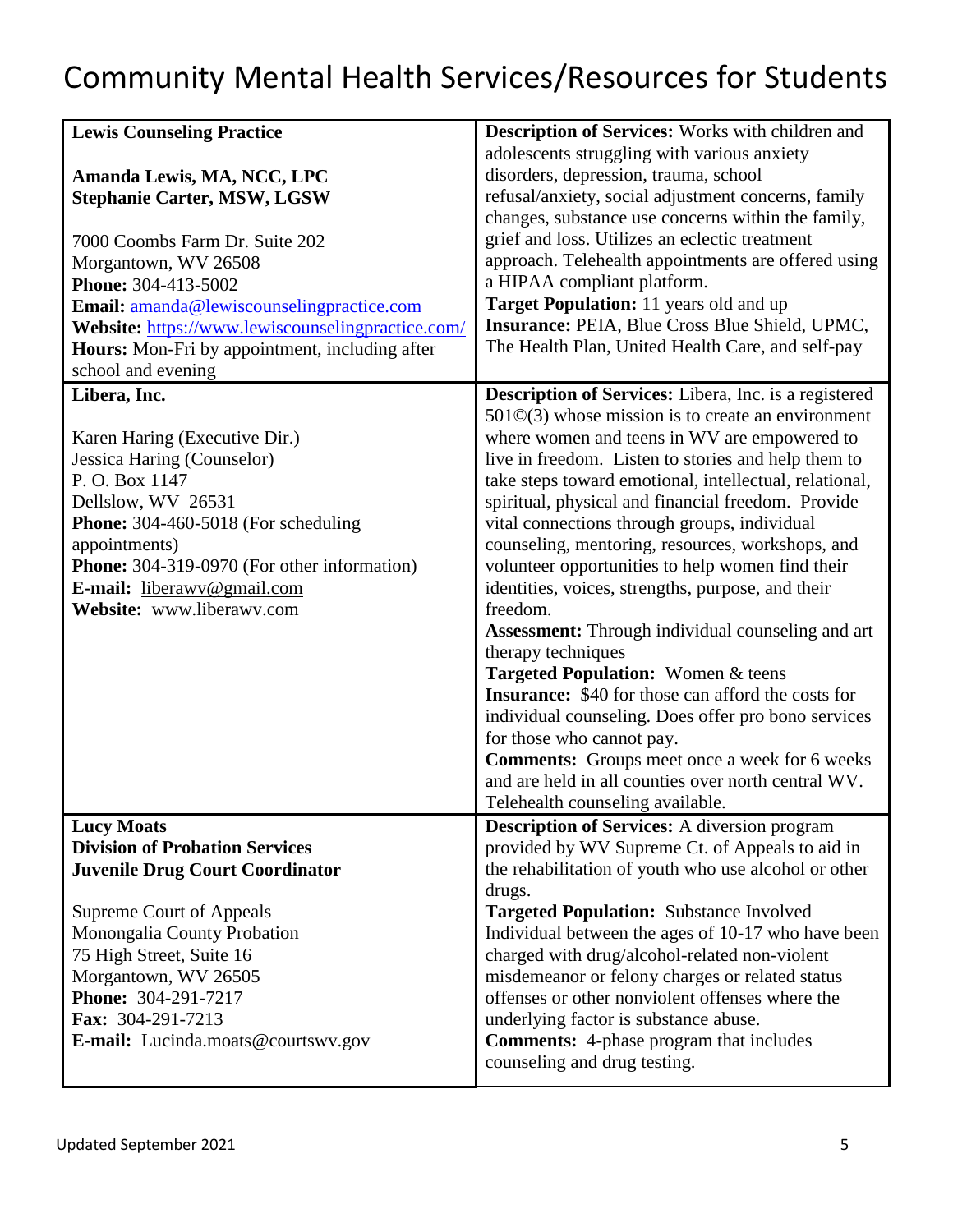| <b>MonHealth Wedgewood Primary Care and</b>    | <b>Description of Services: Psychological</b>              |
|------------------------------------------------|------------------------------------------------------------|
| <b>Psychiatry</b>                              | assessments/evaluations, diagnostic exams,                 |
|                                                | psychotherapy, medication management                       |
| 1000 Mon Health Medical Park Dr., Suite 1202   | <b>Targets Population: Children/adults</b>                 |
| Morgantown, WV 26505                           | <b>Insurance:</b> Accepts most commercial insurances       |
|                                                | and Medicaid. Does not accept Cigna insurance.             |
| <b>Phone:</b> 304-599-1975 (same number)       |                                                            |
| Hours of Operation: Monday-Friday by           |                                                            |
| appointment 8:30-5:00                          |                                                            |
| <b>Monongalia County Child Advocacy Center</b> | <b>Description of Services: Comprehensive</b>              |
|                                                | clinical/psychological evaluations, and therapy            |
| 909 Green Bag Rd.                              | (individual, family, group). We specialize in              |
| Morgantown, WV 26508                           | working with children who have experienced                 |
|                                                | traumatic or stressful events. We work with children       |
| Phone: 304-598-0344                            | who have been abused or neglected, as well as those        |
| Website: https://www.moncocac.org/             | who have experienced other traumatic events, loss,         |
| Email: moncocac@comcast.net                    | family conflict, and significant emotional distress        |
| Hours of Operation: Tues-Thurs 9:00-7:00       | (e.g., depressive symptoms, anxiety, PTSD, cutting         |
| Fri 9:00-4:00 (Mon and Wed by appointment)     | behaviors, suicidal thoughts/behaviors). We see            |
|                                                | children at our agency as well as in the schools,          |
| *Please contact Dr. Capage to schedule an      | which allows us to collaborate with teachers and           |
| appointment.                                   | school counselors and attend school meetings. We           |
|                                                | also provide support/training for parents.                 |
|                                                | <b>Assessment/Evaluations: Mental health</b>               |
|                                                | evaluations, and comprehensive psychological               |
|                                                | evaluations                                                |
|                                                | Target Population: Children ages 3-18 who have             |
|                                                | experienced traumatic or stressful events.                 |
| <b>Mountaineer Psychological Services</b>      | <b>Description of Services: Psychological behavioral</b>   |
| <b>Jennifer Myers, PhD</b>                     | health evaluation and treatment, we have a licensed        |
| (Owner & Licensed Psychologist)                | psychologist and several counselors. We also               |
|                                                | provide couples, family, and group counseling, and         |
| <b>Morgantown Office</b>                       | consultations.                                             |
| 4000 Coombs Farm Drive                         | <b>Assessment/Evaluations:</b> Diagnostic evaluations,     |
| Bldg D, Unit 102                               | identification of issues with behavioral problems,         |
| Morgantown, WV 26508                           | truancy, substance abuse, ADHD, mood and                   |
|                                                | anxiety, child abuse and neglect trauma                    |
| <b>Bridgeport Office</b>                       | Targeted Population: Children, adolescents, and            |
| 105 N Wedge St                                 | adults                                                     |
| Bridgeport, 26330                              | <b>Insurance:</b> accepts most insurances, generally tries |
|                                                | to check during the referral process.                      |
| Phone: 304-241-1766                            | <b>Additional Comments: A reasonable waitlist.</b>         |
| Fax: 304-381-2648                              | Accept court-ordered referrals. In person and              |
| Email: office@mountaineerpsyc.com              | telehealth options. Evening hours by appointment,          |
| Website: http://mountaineerpsyc.com/           | no weekend appointments                                    |
| Hours of Operation: Mon-Fri 8:00-5:30          |                                                            |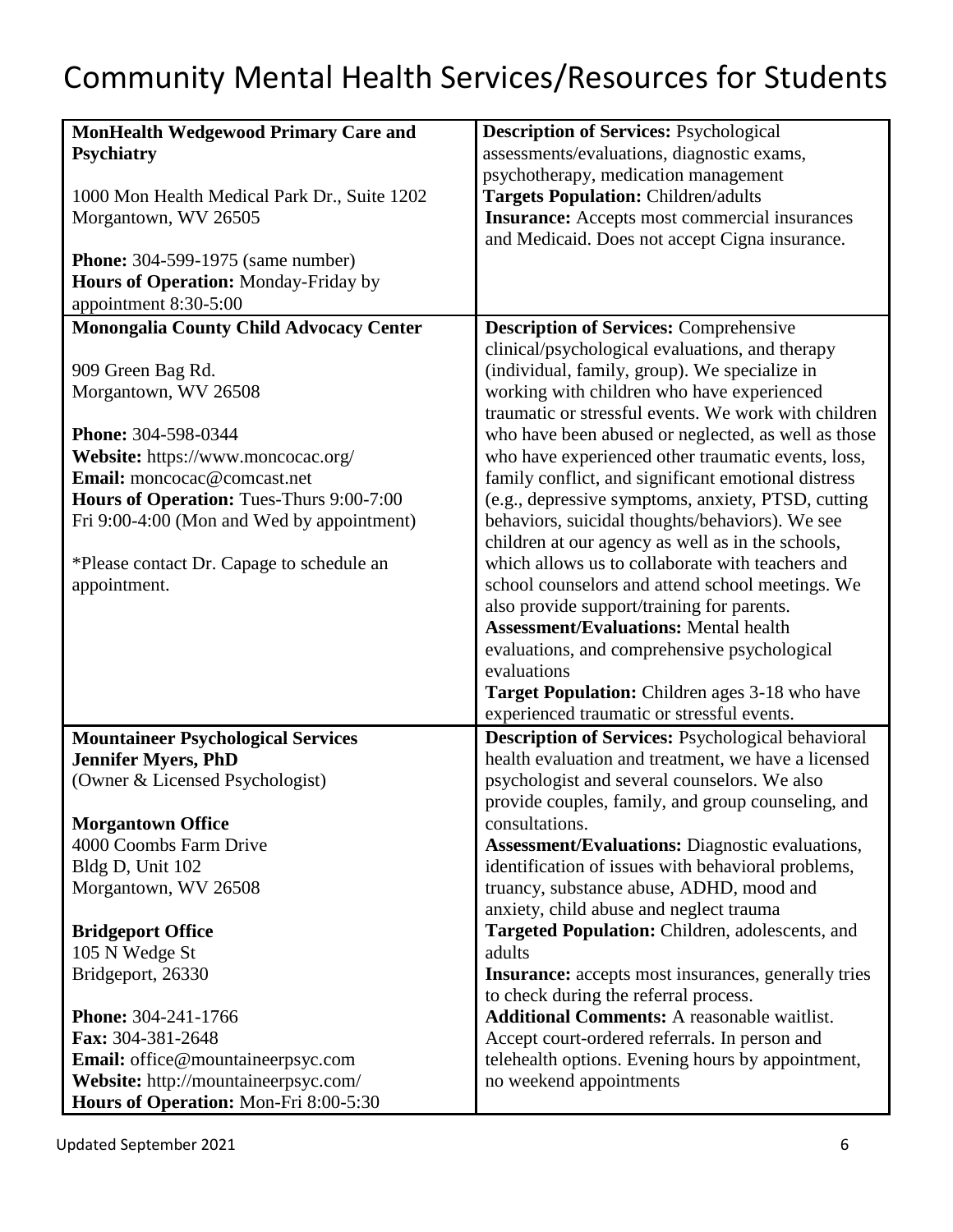| <b>Neuropsychology Group of WV PLLC</b>                                                                                                                                                                                                                                                                                                                    | <b>Description of Services: Our team of</b>                                                                                                                                                                                                                                                                                                                                                                                                                                                                                                                                                                                                                                                                                                                                                                                                                    |
|------------------------------------------------------------------------------------------------------------------------------------------------------------------------------------------------------------------------------------------------------------------------------------------------------------------------------------------------------------|----------------------------------------------------------------------------------------------------------------------------------------------------------------------------------------------------------------------------------------------------------------------------------------------------------------------------------------------------------------------------------------------------------------------------------------------------------------------------------------------------------------------------------------------------------------------------------------------------------------------------------------------------------------------------------------------------------------------------------------------------------------------------------------------------------------------------------------------------------------|
| 9000 Coombs Farm Dr., Suite 202<br>Morgantown, WV 26508<br>Phone: 304-554-0504<br>Fax: 304-554-0505<br>Email: referrals@ngwv.net<br>Website: www.ngwv.net/<br><b>Office Hours: Monday-Friday 8:00-5:00</b>                                                                                                                                                 | neuropsychologists have specialty training to design<br>effective assessments for a wide array of conditions<br>which are known to have an impact upon brain<br>functioning. Assessments will provide valuable<br>information which can be used to maximize a<br>person's daily functioning. Specialty areas include<br>ADHD, Pediatric Neuropsychology, Traumatic<br>Brain Injury, Concussions, Memory Disorders,<br>Neurologic Disorder including Epilepsy, Psychiatric<br>Disorders, Learning Disorders, and general medical<br>conditions.<br><b>Targeted Population:</b> Services for all ages 4 and                                                                                                                                                                                                                                                      |
|                                                                                                                                                                                                                                                                                                                                                            | up.                                                                                                                                                                                                                                                                                                                                                                                                                                                                                                                                                                                                                                                                                                                                                                                                                                                            |
| <b>Next Steps LEND Clinic</b><br><b>WVU Center for Excellence in Disabilities (CED)</b><br>959 Hartman Run Road<br>Morgantown, WV 26505<br>Phone: 304-293-4692<br>Website: http://cedwyu.org/next-steps-clinic/                                                                                                                                            | <b>Insurance:</b> Accepts most insurance.<br><b>Description of Services:</b> Provides assessments of<br>children diagnosed with autism spectrum disorders<br>and other neurodevelopmental disabilities. Provides<br>an interdisciplinary diagnostic assessment to<br>develop an "individualized life plan", which can<br>address educational needs (e.g., communication,<br>motor, social), family supports that address financial<br>and social programs, local community supports, life<br>skills including planning for transitions, linkage<br>with advocacy organizations, and development of<br>self-advocacy skills.<br><b>Targeted Population:</b> Any family with a child from<br>birth to age 21 with a neurodevelopmental or related<br>disability is eligible for services                                                                         |
| <b>Positive Behavior Support (PBS)</b><br><b>WVU Center for Excellence in Disabilities (CED)</b><br>959 Hartman Run Road<br>Morgantown, WV 26505<br>Phone: 855-558-4296<br>Hours of Operation: M-F 8:00-5:00<br>Website: http://pbs.cedwvu.org/<br>Email: pbs@hsc.wvu.edu<br>More info and to make a referral at<br>http://pbs.cedwyu.org/client-services/ | <b>Description of Services: The Positive Behavior</b><br>Support Program provides statewide home and<br>community PBS services for youth with a<br>developmental disability, Traumatic Brain Injury, or<br>mental health concern. Brainstorming $=$ A one<br>hour telehealth consultation. Person Centered<br><b>Planning</b> $=$ A plan of action to help someone reach<br>their dreams. <b>PBS Intensive</b> $=$ A child must be at<br>risk of out of home placement due to severe<br>challenging behaviors. A Behavior Specialist will<br>conduct a Functional Behavior Assessment and<br>create a Positive Behavior Support Plan with the<br>family. Additional Comments: The PBS Program<br>also offers parenting and professional development<br>classes in Positive Behavior Support. More info on<br>Trainings at http://pbs.cedwyu.org/pbs-trainings/ |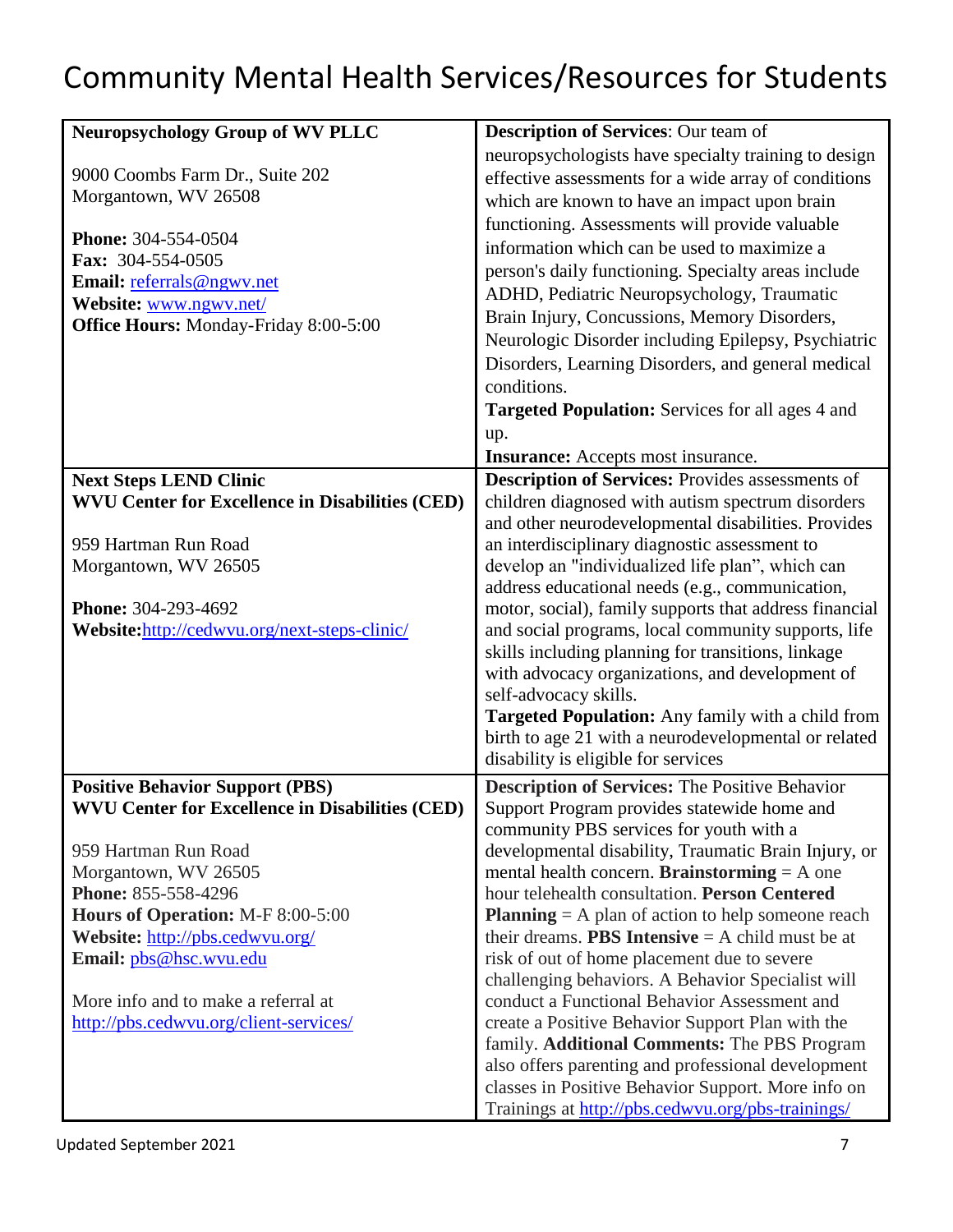| <b>PSIMED Morgantown</b><br>1111 Van Voorhis Rd., Suite J<br>Morgantown, WV 26505+<br><b>Phone: 304-212-5526</b><br>Website: www.psimedinc.com/morgantown/<br>Hours of Operation: Mon-Tues, Thurs-Fri: 8:00-<br>5:00; Wed: 8:00-8:00; Open one Saturday a month.                                                                                                                                                                                                                                                                          | <b>Description of Services:</b> A comprehensive mental<br>health outpatient clinic that provides counseling and<br>psychiatric care.<br>Target Population: Children, adolescents, adults,<br>couples, and families.<br><b>Insurance:</b> Accepts the following insurances:<br>Aetna, BCBS, Humana, Medicare, PEIA<br>(Healthsmart), The Health Plan, Tricare, United<br>Healthcare, Cigna, and UMWA.                                                                                                                                                                                                                                                                                                                                 |
|-------------------------------------------------------------------------------------------------------------------------------------------------------------------------------------------------------------------------------------------------------------------------------------------------------------------------------------------------------------------------------------------------------------------------------------------------------------------------------------------------------------------------------------------|--------------------------------------------------------------------------------------------------------------------------------------------------------------------------------------------------------------------------------------------------------------------------------------------------------------------------------------------------------------------------------------------------------------------------------------------------------------------------------------------------------------------------------------------------------------------------------------------------------------------------------------------------------------------------------------------------------------------------------------|
| <b>Quin Curtis Center</b><br>Stephanie R. McWilliams, Ph.D<br>Assistant Professor, Department of Psychology<br><b>Assistant Director, Quin Curtis Center</b><br><b>WVU Department of Psychology</b><br>53 Campus Drive<br>P.O. Box 6040<br>Morgantown, WV 26506<br>Phone: 304-293-1824<br>Email: QCC@mail.wvu.edu<br><b>Hours of Operation:</b><br>WVU School Year (mid-August through May)<br>Monday-Wednesday, 9:00-6:00; Thursday. 9:00-<br>5:00; Friday, 9:00-4:00<br>*Summer (May through mid-August)<br>Monday-Thursday, 10:00-4:00 | Description of Services: Child, individual,<br>couples, and family therapy for a wide range of<br>emotional and behavioral difficulties.<br><b>Assessments/Evaluation Types: Learning</b><br>disabilities, ADHD, neuropsychology, ASD, IQ<br><b>Targeted Population:</b> Most are welcome, although<br>we currently provide very limited services for<br>individuals with developmental delays or autism.<br><b>Insurance:</b> No insurance is accepted. Each session<br>is paid in cash or check based on a sliding scale of<br>\$5-\$60.<br><b>Additional Comments:</b> This is a training clinic.<br>Clients will be seen by graduate level students who<br>are supervised by a PhD level supervisor. Telehealth<br>is available. |
| <b>Resilient Kids</b><br>2000 Coombs Farm Rd.<br>Morgantown, WV 26508<br>1277 Suncrest Towne Center<br>Morgantown, WV 26508<br>Phone: 304-381-2211<br>Hours of Operation: Monday-Friday 8:30-5:00,<br>Evening hours by appointment only<br>Website: http://www.naturalresilience.org/<br>*Connected with Natural Resilience                                                                                                                                                                                                               | <b>Description of Services:</b> Integrative counseling<br>incorporates evidence based complementary and<br>alternative therapies with conventional treatments in<br>the interest of providing holistic and comprehensive<br>care. Provides integrative services resulting in<br>creative, individualized treatment plans to address<br>various emotional issues, daily stressors, and life<br>goals.<br><b>Targeted Population: Resilient Kids-</b><br>children/adolescents. Natural Resilience- adults.<br>Insurance: Aetna, Blue Cross/Blue Shield, PEIA,<br>TRICARE, MHnet, Humana, webtpa, Coventry, and<br>The Health Plan. If your insurance is not listed here,<br>we will inquire about becoming a provider.                 |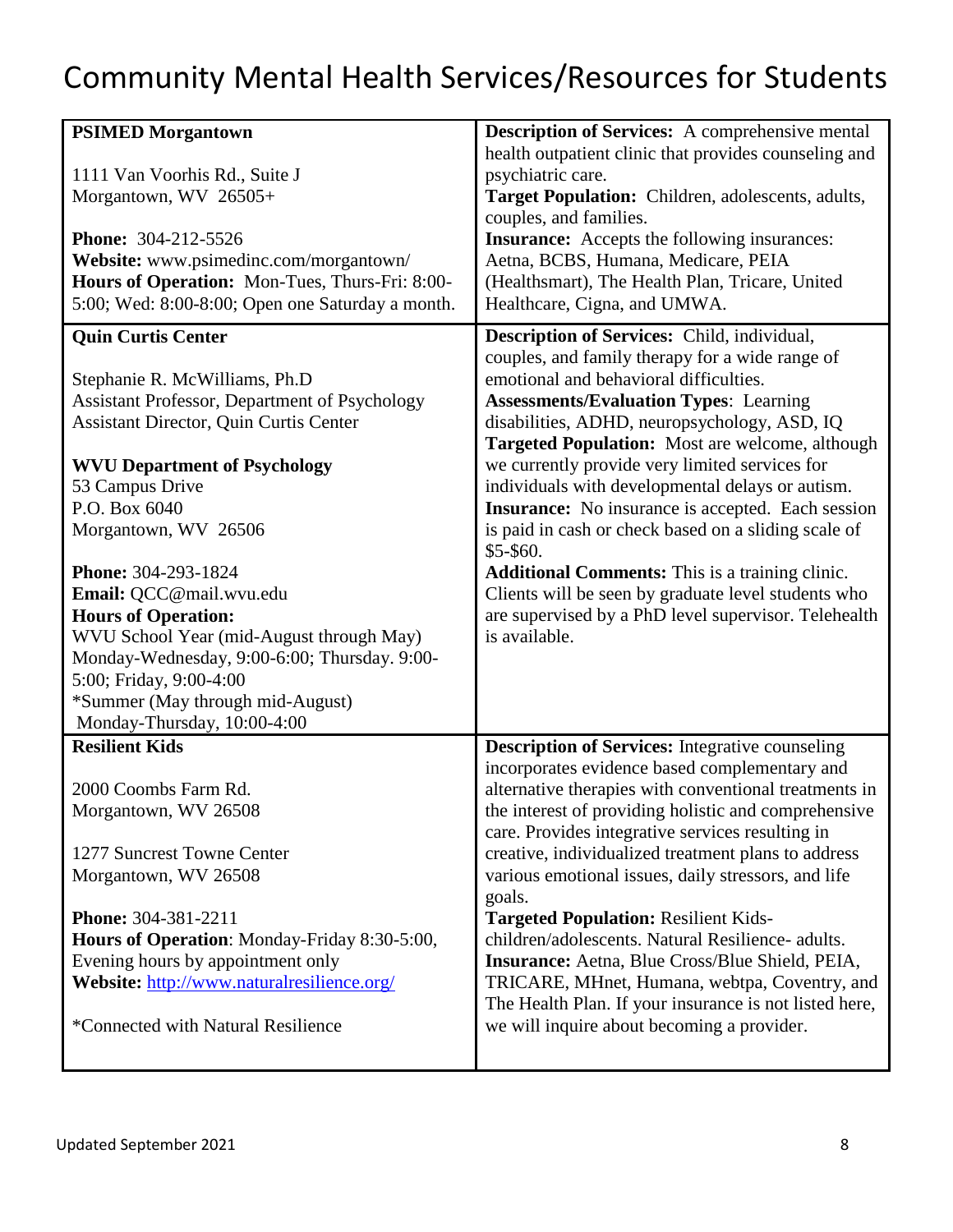| <b>Sonder</b>                                                                                                                                                                                                                                                                                                                                            | <b>Description of Services:</b> Individual and family                                                                                                                                                                                                                                                                                                                                                                                                                                                                                                                                                                                                                                                                                                                                      |
|----------------------------------------------------------------------------------------------------------------------------------------------------------------------------------------------------------------------------------------------------------------------------------------------------------------------------------------------------------|--------------------------------------------------------------------------------------------------------------------------------------------------------------------------------------------------------------------------------------------------------------------------------------------------------------------------------------------------------------------------------------------------------------------------------------------------------------------------------------------------------------------------------------------------------------------------------------------------------------------------------------------------------------------------------------------------------------------------------------------------------------------------------------------|
| Valerie Stansberry, MS, LPC, CRC<br>Terry Chapman, MSW, LICSW<br>Kathy Servian, MA, LPC, ALPS, ICGC<br>709 Beechurst Seneca Center, Suite 30 B<br>Morgantown, WV 26505<br>Phone: 304-291-9491<br>Website: www.therapyatsonder.com<br>Hours of Operation: 9:00 am to 6:00 pm Tuesday<br>through Friday; Closed Mondays; Times may vary<br>by appointment. | therapy for adolescents and adults, general<br>psychiatric conditions (e.g., depressive disorders,<br>anxiety, trauma and stressor related disorders, etc.).<br>Specialized focus on eating disorders with a<br>multidisciplinary treatment approach that includes<br>the pediatrician and nutritionist who specializes in<br>eating disorders. Telehealth counseling available.<br><b>Targeted Population:</b> Adolescents impacted by<br>bullying, teen pregnancy, adjustment problems, poor<br>self-image, and performance anxieties.<br><b>Insurance:</b> We accept Blue Cross Blue Shield,<br>PEIA, Aetna, Health Plan, and out-of-network<br>policies. The fee for services will depend on the<br>insurance contracted rate. Generally, prefer not to do<br>out of network policies. |
| Theresa Williams, L.P.C                                                                                                                                                                                                                                                                                                                                  | <b>Description of Services: Counseling services</b>                                                                                                                                                                                                                                                                                                                                                                                                                                                                                                                                                                                                                                                                                                                                        |
| 425 Industrial Ave. Suite 204<br>Morgantown, WV 26505<br><b>Phone:</b> 304-216-1160<br>Website: www.theresawilliamscounseling.com<br>Hours of Operation: Weekday/Evenings/some<br>weekend hours                                                                                                                                                          | related to school/general adjustment issues. Offers<br>play therapy, EMDR therapies, parenting support,<br>anxiety, depression, and grief counseling. Telehealth<br>counseling available.<br>Targeted Population: Children, Teens, and Adults<br><b>Insurance:</b> Most medical insurances accepted (Blue)<br>Cross Blue Shield, Health plan, Aetna, 4 Most,<br>Chips, PEIA, etc.), cannot accept medical card.                                                                                                                                                                                                                                                                                                                                                                            |
| <b>Traumatic Brain Injury (TBI) Services</b>                                                                                                                                                                                                                                                                                                             | <b>Description of Services: Provides services and</b>                                                                                                                                                                                                                                                                                                                                                                                                                                                                                                                                                                                                                                                                                                                                      |
| <b>WVU Center for Excellence in Disabilities</b><br>Miranda Talkington, TBI Program Manager<br>959 Hartman Run Road<br>Morgantown, WV 26505<br>Phone: 304-293-4692 ext. 60690<br>Email: thi@hsc.wvu.edu,<br>miranda.talkington@hsc.wvu.edu                                                                                                               | supports to persons with traumatic brain injures<br>(TBI) through resource coordination, connecting<br>individuals with TBI to the Funds for You Financial<br><b>Assistance Program</b>                                                                                                                                                                                                                                                                                                                                                                                                                                                                                                                                                                                                    |
| <b>United Summit Center</b>                                                                                                                                                                                                                                                                                                                              | <b>Description of Services:</b> Psychological/                                                                                                                                                                                                                                                                                                                                                                                                                                                                                                                                                                                                                                                                                                                                             |
| <b>WVU Medicine</b><br>6 Hospital Plaza                                                                                                                                                                                                                                                                                                                  | Psychiatric Services. Provides School Based Mental<br>Health Services and At-Risk Referral Services to<br>Monongalia County Schools                                                                                                                                                                                                                                                                                                                                                                                                                                                                                                                                                                                                                                                        |
| Clarksburg, WV 26301                                                                                                                                                                                                                                                                                                                                     | <b>Additional Comments:</b> Angela Hayes is BOE                                                                                                                                                                                                                                                                                                                                                                                                                                                                                                                                                                                                                                                                                                                                            |
| <b>Phone: 304-623-5661</b><br>24 Crisis Line: 1-800-786-6480<br>Fax: 304-623-2989<br><b>Hours:</b> M-F 8:30-5:00. evenings by appointment                                                                                                                                                                                                                | liaison/contact for At Risk referrals (304)-291-9210,<br>Extension 1517 or e-mail at <b>acaterin@k12.wv.us</b>                                                                                                                                                                                                                                                                                                                                                                                                                                                                                                                                                                                                                                                                             |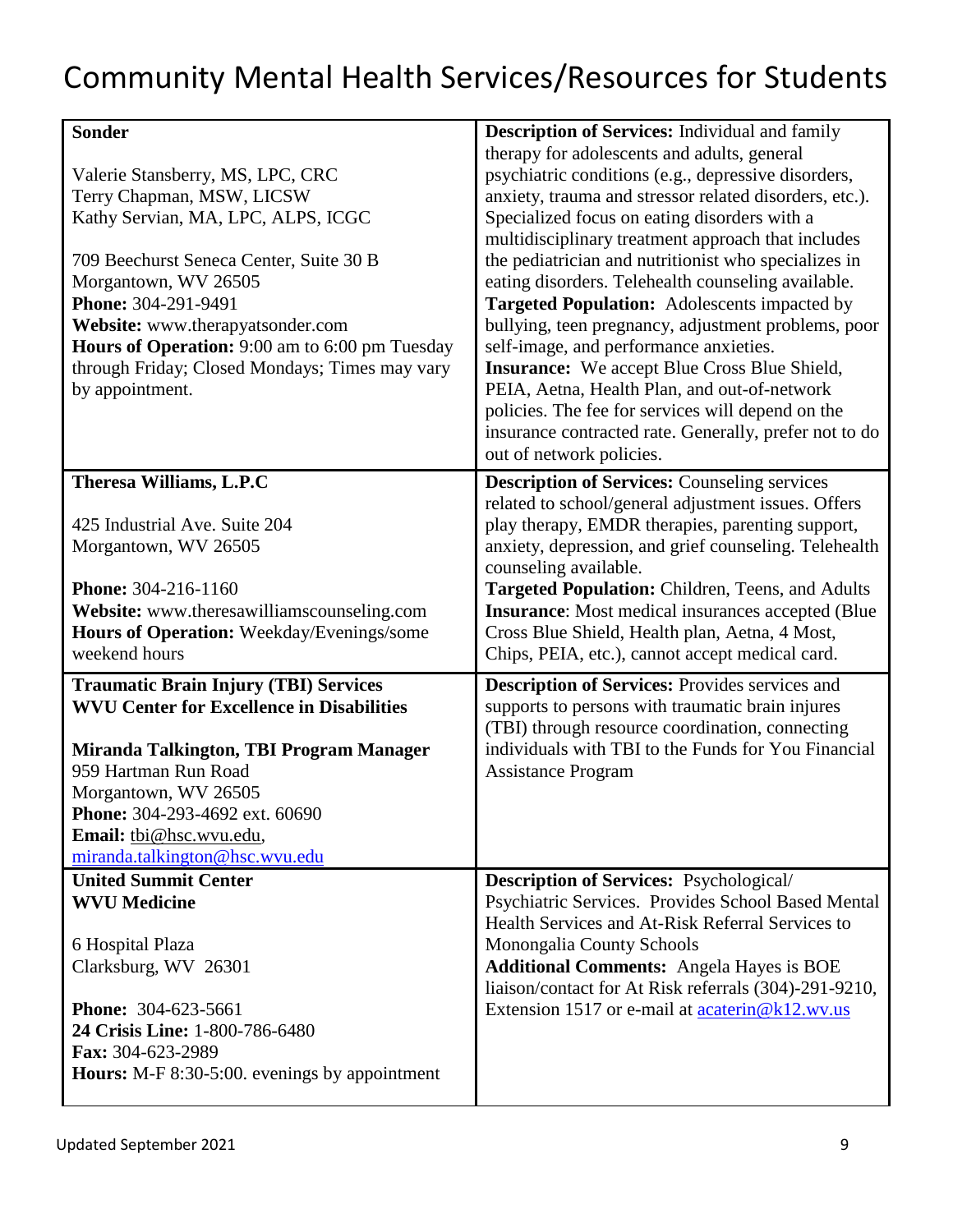| <b>United Summit Center- Healthy Minds</b>        | <b>Description of Services: USC Community Support</b>     |
|---------------------------------------------------|-----------------------------------------------------------|
| <b>WVU Medicine</b>                               | and Outreach strive to incorporate skills to build        |
| Community Support and Outreach, Clarksburg        | happy, resilient families that will learn to              |
|                                                   | communicate during family meals, have the ability         |
| <b>Darcie Scott- Supervisor, Clinical Grants</b>  | to make good decisions, feel good about themselves        |
| Email: darcie.scott@wvumedicine.org               | when asking for help, and extend a helping hand to        |
| Telephone: 304-623-5661 ext. 1207                 | other families in their community. This program           |
|                                                   | includes a variety of resources including suicide         |
|                                                   |                                                           |
| Hotline: 1-844-WVKIDS-1                           | prevention, peer support, Youth Outreach                  |
| Triage. Stabilize. Refer. Follow Up               | Specialists, Family Mental Health Specialists,            |
|                                                   | Children Crisis Respite, and Children Mobile Crisis       |
| <b>United Summit Center- Healthy Minds</b>        | <b>Description of Services:</b> Crisis respite supplies a |
| <b>WVU Medicine</b>                               | needed break for families. It is designed to provide      |
| Crisis Respite Services                           | short-term stability and supports individuals who are     |
|                                                   | experiencing a mental health related crisis. Services     |
|                                                   |                                                           |
| <b>Emily Finomore, Clinical Grants Manager</b>    | may include: financial support to allow                   |
| Email: Emily.finomore@hsc.wvu.edu                 | family/friends to help provide respite, educational       |
| Telephone: 304-623-5661 ext. 1707                 | and basic skills classes, extracurricular activities,     |
|                                                   | follow-up services, referral to other services            |
| <b>Robin Hayes, Mental Health Specialist</b>      | Targeted Population: Anyone aged 0-21 who is              |
| Email: robin.hayes@wvumedicine.org                | experiencing a mental health crisis and needs a           |
| Telephone: 304-623-5661 ext. 1257                 | temporary break from the stresses of everyday life        |
| <b>United Summit Center- Healthy Minds</b>        | <b>Description of Services:</b> Provides online meetings  |
| <b>WVU Medicine</b>                               | for parents/guardians, teen parents, children and         |
|                                                   | teens to improve family dynamic. Parents and              |
| <b>Nurturing Parenting Program</b>                |                                                           |
|                                                   | children will learn to: develop family rules, express     |
| <b>Paige Shanholtz, Family Coordinator</b>        | anger without violence, give and receive positive         |
| Email: paige.shanholtz@wvumedicine.org            | recognition, discipline without spanking, hitting, or     |
| Telephone: 304-623-5661 ext. 1217                 | yelling, communicate feelings honestly, develop           |
|                                                   | quality "time in", practice nurturing routines, etc.      |
| <b>Jeannie McGinty, Family Coordinator</b>        | <b>Additional Comments: All meeting via WebEx.</b>        |
| <b>Email:</b> Jeannie.mcginty@wvumedicine.org     | Parents/Guardians: Thursdays 2pm, Teen Parents:           |
| Telephone: 304-623-5661 ext. 1251                 | Tuesdays 2 pm, Children ages 5-10: Wednesdays             |
|                                                   | 2pm, Teens: Wednesdays 3 pm                               |
|                                                   |                                                           |
| <b>Valley Health Care System</b>                  | <b>Description of Services:</b>                           |
|                                                   | Mental Health Services: Psychological testing and         |
| <b>Crisis Line:</b> 1-800-232-0020 (24/7)         | therapy, psychiatric evaluation, medication               |
| <b>Suicide Prevention Hotline: 1-800-273-8255</b> | management, care coordination, supported housing,         |
|                                                   | clubhouse program, homeless outreach program,             |
| <b>Morgantown Office</b>                          | Valley Assertive Community Treatment Program,             |
| 301 Scott Avenue                                  | prevention of suicide, Crisis Stabilization Unit.         |
| Morgantown, WV 26508                              | Intellectual and Developmental Disabilities: Waiver       |
|                                                   |                                                           |
| Telephone: 304-296-1731                           | Community Support, service coordination, family           |
| Fax: 304-225-2288                                 | support program, site-based day habilitation              |
|                                                   | program, residential for developmental disabilities.      |
| Marion County Office: 304-366-7174                |                                                           |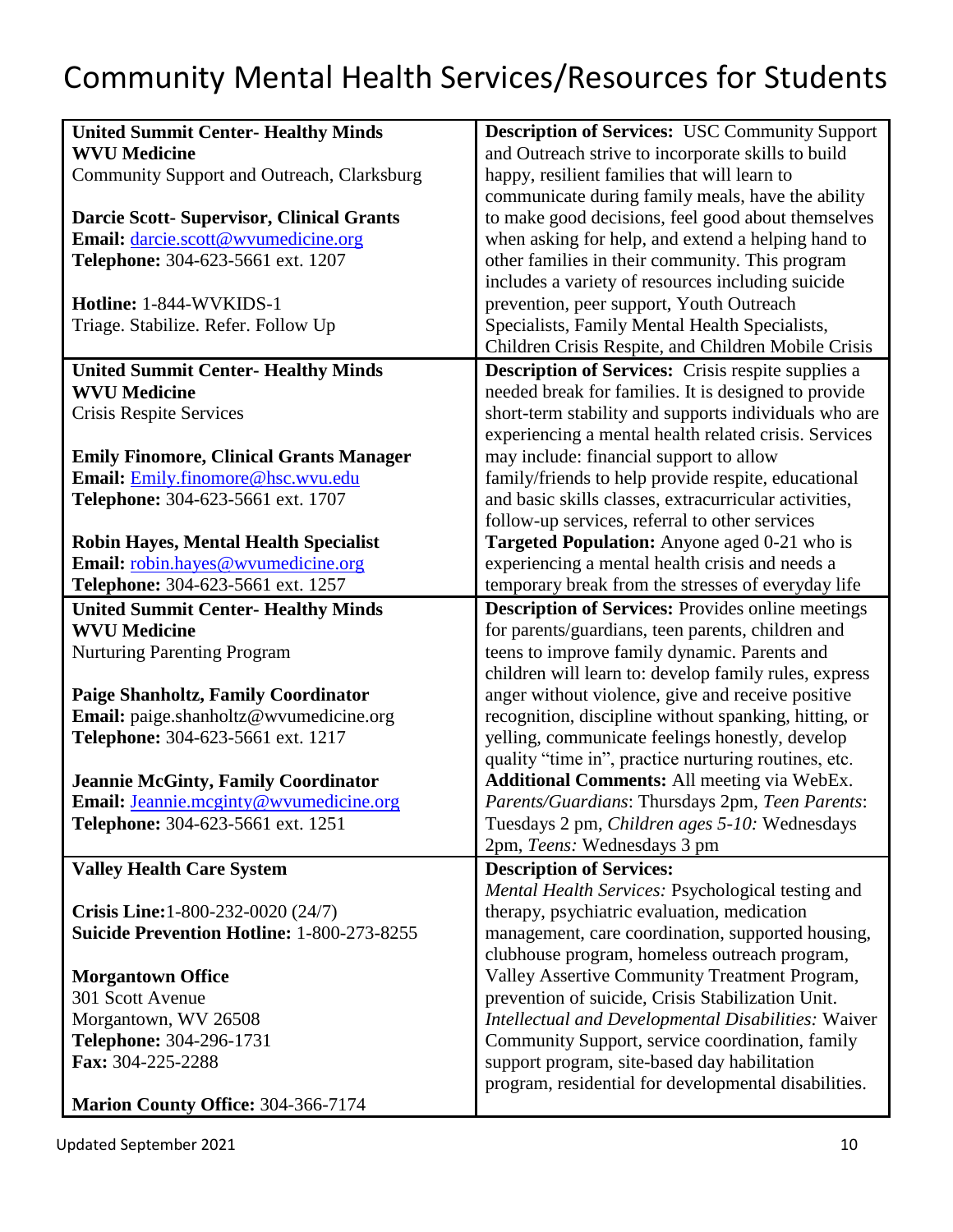| Preston County Office: 304-329-1059                                                    | Chemical Dependency Services: counseling for                                                              |
|----------------------------------------------------------------------------------------|-----------------------------------------------------------------------------------------------------------|
| Taylor County Office: 304-265-3947                                                     | substance abuse/addiction and recovery, counseling                                                        |
| <b>WEBSITE:</b> www.valleyhealthcare.org                                               | for children of alcoholics/addicts, consultation and                                                      |
|                                                                                        | screening, DUI services, intensive adult outpatient                                                       |
|                                                                                        | program, intensive adolescent outpatient program,                                                         |
|                                                                                        | Alpha Chemical Dependency Treatment Unity                                                                 |
|                                                                                        | (ACT Unit), New Beginnings Extended Care                                                                  |
|                                                                                        | Program for women, and CHRRP House (a sober                                                               |
|                                                                                        | living facility).                                                                                         |
|                                                                                        | Targeted Populations: Children, Adolescents,                                                              |
|                                                                                        | <b>Adults</b>                                                                                             |
|                                                                                        | <b>Insurance:</b> Take most insurances, including                                                         |
|                                                                                        | Medicaid and Medicare.                                                                                    |
| <b>Wellness Way Counseling Service</b>                                                 | <b>Description of Services: Private practice mental</b>                                                   |
|                                                                                        | health outpatient counseling service operated by                                                          |
| 48 Donley St., Suite 103-J                                                             | National Board Certified Counselors. Telehealth is                                                        |
|                                                                                        | available.                                                                                                |
| Marina Tower (Waterfront)                                                              |                                                                                                           |
| Morgantown, WV                                                                         | Target Populations: adults and children for                                                               |
|                                                                                        | anxiety, panic attacks, depression, grief and loss,                                                       |
| Telephone: 304 554-2170                                                                | ADHD, PTSD. Currently taking new clients.                                                                 |
| Email: wellnessway123@gmail.com                                                        | <b>Insurance:</b> Blue Cross/Blue Shield, P.E.I.A.                                                        |
| Website: www.wellnesswaycounseling.com                                                 | Tricare                                                                                                   |
| Hours: Mon-Fri, 9:00-7:00                                                              | Military One Source, and some EAP Plans                                                                   |
|                                                                                        |                                                                                                           |
| <b>Wellspring Family Services</b>                                                      | <b>Description of Services: Outpatient/In-Home</b>                                                        |
|                                                                                        | Behavioral Treatment agency; services include                                                             |
| 827 Fairmont Road, Suite 201,                                                          | comprehensive assessments, individual and family                                                          |
| Morgantown, WV 26501                                                                   | therapy, focus on trauma specific services,                                                               |
| Phone: 304-292-1716                                                                    |                                                                                                           |
|                                                                                        | supportive counseling, behavior modification,                                                             |
| <b>Emergency Phone: 800-280-2229</b><br>Fax: 304-292-1766                              | targeted case management, and court reports.                                                              |
|                                                                                        | Telehealth counseling is available.<br><b>Targeted Populations:</b> Ages 4 through adults                 |
| Hours of Operation: 8:30-5:00 (M-F)<br>Evening hours by appointment                    | <b>Insurance:</b> WV Medical card, some private                                                           |
|                                                                                        | insurances, and self-pay.                                                                                 |
| Website: https://www.crittentonwv.org/wellspring<br>Email: info@crittentonservices.com |                                                                                                           |
|                                                                                        |                                                                                                           |
| <b>Whole Brain Solutions, LLC</b>                                                      | <b>Description of Services:</b> Trauma and neuroscience                                                   |
| 121 Simpson St.                                                                        | informed psychotherapy services, including a                                                              |
| Morgantown, WV 26501                                                                   | diverse and eclectic approach to client issues and                                                        |
|                                                                                        | concerns. Specializing in play therapy, creative                                                          |
| Miranda Riffle, MA, LPC, NCC, EMDR-C                                                   | expression therapy, EMDR, talk therapy, trauma-                                                           |
| <b>Licensed Professional Counselor</b>                                                 | informed yoga and reiki, Whole Brain Solution                                                             |
| E-mail: mirandariffle20@gmail.com                                                      | offers an array of therapeutic services to help clients                                                   |
|                                                                                        | of various ages deal with trauma, mood disorders,                                                         |
| Sydney Menigoz, MS, LPC, NCC, EMDR-C                                                   | substance use, addiction, anxiety, depression, or                                                         |
| <b>Licensed Professional Counselor</b>                                                 | behavioral issues.                                                                                        |
| E-mail: sydney@wholebrainsolutionswy.com                                               | <b>Targeted Population:</b> Children and adolescents 5-<br>18 years, parents of adolescents, young adults |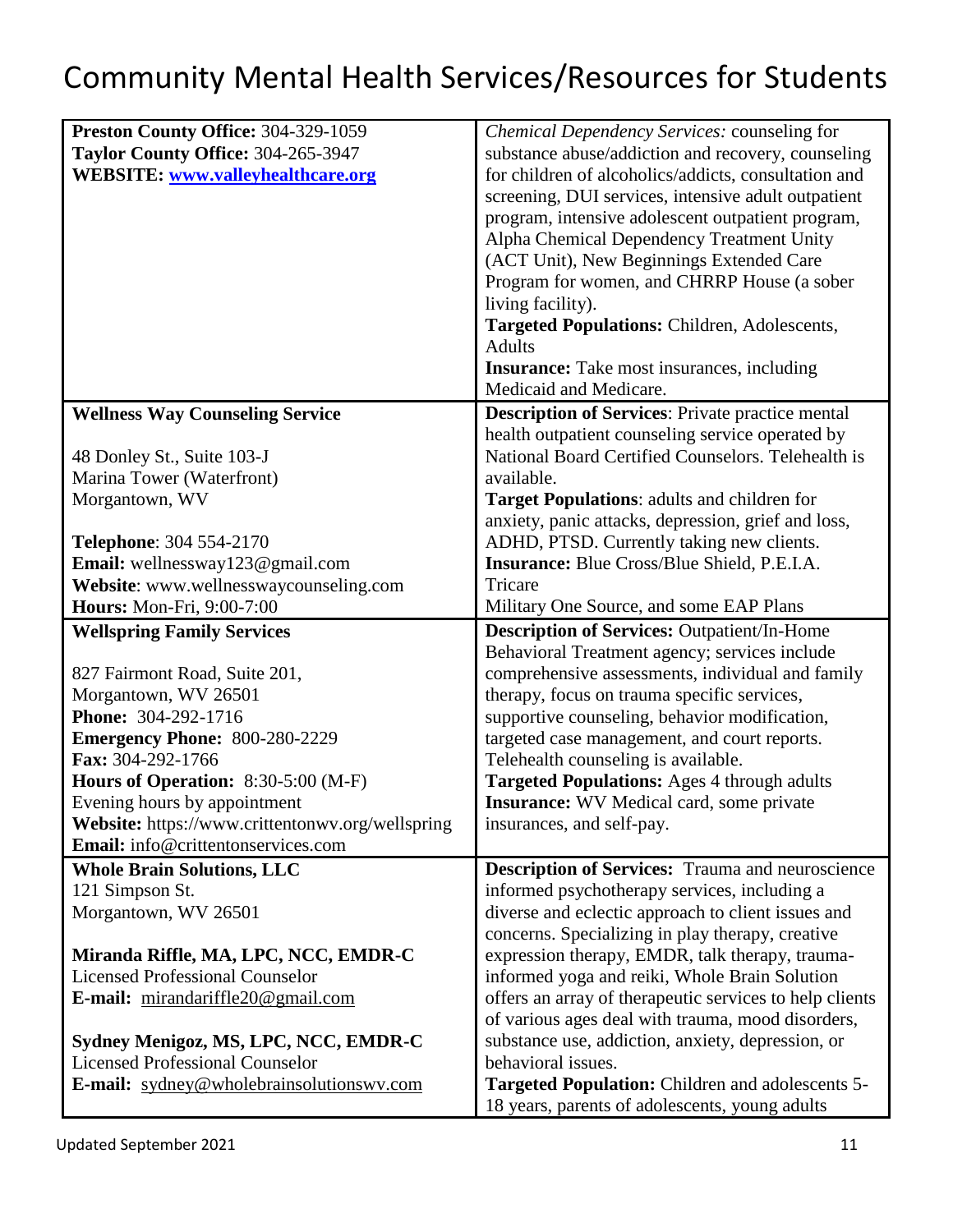| <b>Brittany Hutchinson</b>                        | Insurance: Accepts PEIA, Aetna, The Health plan,         |
|---------------------------------------------------|----------------------------------------------------------|
| Provisionally Licensed Counselor                  | Blue Cross Blue Shield, Highmark, Tricare, or cash       |
| <b>Email:</b>                                     | pay. Sliding scale available.                            |
| Brittany.hutchinson@wholebrainsolutionswy.com     | <b>Comments:</b> Telehealth counseling is available.     |
|                                                   | Initial consults via telehealth services                 |
| Website: www.wholebrainsolutionswy.com            |                                                          |
| Hours of Operation: 9am-7pm (Monday-Friday)       |                                                          |
|                                                   |                                                          |
| <b>WM Counseling</b>                              | <b>Description of Services:</b> Therapeutic approaches   |
| 50 Clay Street, Suite 3                           | include humanistic, reality, psychodynamic, CBT;         |
| Morgantown, WV 26501                              | *Specific training in current trauma models of           |
|                                                   |                                                          |
|                                                   | Trauma-Focused CBT, and CPT. Telehealth                  |
| <b>Esther Ervin, LPC</b>                          | counseling is available.                                 |
| <b>Ashleigh Mills, LPC</b>                        | Targeted Populations: Elementary age and up,             |
| Leesa Jackson, LPC                                | trauma, LGBTQ issues, change of life stressors,          |
| <b>Amy Dale, Provisionally Licensed Counselor</b> | depression and anxiety                                   |
|                                                   | Insurance: Accepts PEIA, Cigna, Blue Cross Blue          |
| Phone: 304-381-4831                               | Shield, The Health Plan, UMR, UHC, Optum                 |
| Email: office@counselingwm.com                    | Network, Aetna, Beacon, Value Options, Benefits          |
| Website: www.wmcounseling.net                     | Assistance, Tricare, Compsych, out of network*           |
|                                                   |                                                          |
|                                                   | (*depends on carrier benefit; also offers private pay    |
|                                                   | and sliding scale options                                |
| <b>WV Autism Training Center</b>                  | <b>Description of Services: Provides training,</b>       |
|                                                   | information and support to West Virginians with          |
| Dr. Marc Ellison, Executive Director              | autism, their families, educators, and other persons.    |
|                                                   | The mission of the Autism Training Center is to          |
| Old Main 316                                      | support individuals with ASD as they pursue a life       |
| 1 John Marshall Drive                             | of quality. This is done through appropriate             |
|                                                   |                                                          |
| Huntington, West Virginia 25755                   | education, training and support for professional         |
|                                                   | personnel, family members or guardians, and others       |
| Phone: 304-696-2332                               | important in the life of the person with autism.         |
|                                                   | Training shall be provided by highly skilled and         |
| Website: www.marshall.edu/atc                     | appropriately experienced staff. Services also           |
|                                                   | include School-Wide Positive Behavior Support and        |
|                                                   | Early Childhood Positive Behavior support                |
|                                                   | programs, and the first support program for college      |
|                                                   | students with ASD in the nation.                         |
|                                                   |                                                          |
| <b>WV Family Grief Center</b>                     | <b>Description of Services:</b> Our goal is to provide a |
|                                                   | safe place with safe people for children, teens, and     |
| Morgantown Church of Christ                       | their families to: know they are not alone in their      |
| 361 Scott Avenue                                  | grief; share their feelings, memories, and               |
| Morgantown, WV 26508                              | experiences in an atmosphere of non-judgmental           |
|                                                   | acceptance; see that what they are going through is      |
| Mailing Address: 364 Patterson Drive #309         | normal; know that hope and healing are possible.         |
| Morgantown, WV 26505                              | Families Coping with Change Program provides             |
|                                                   | information to assist children, families, and            |
|                                                   |                                                          |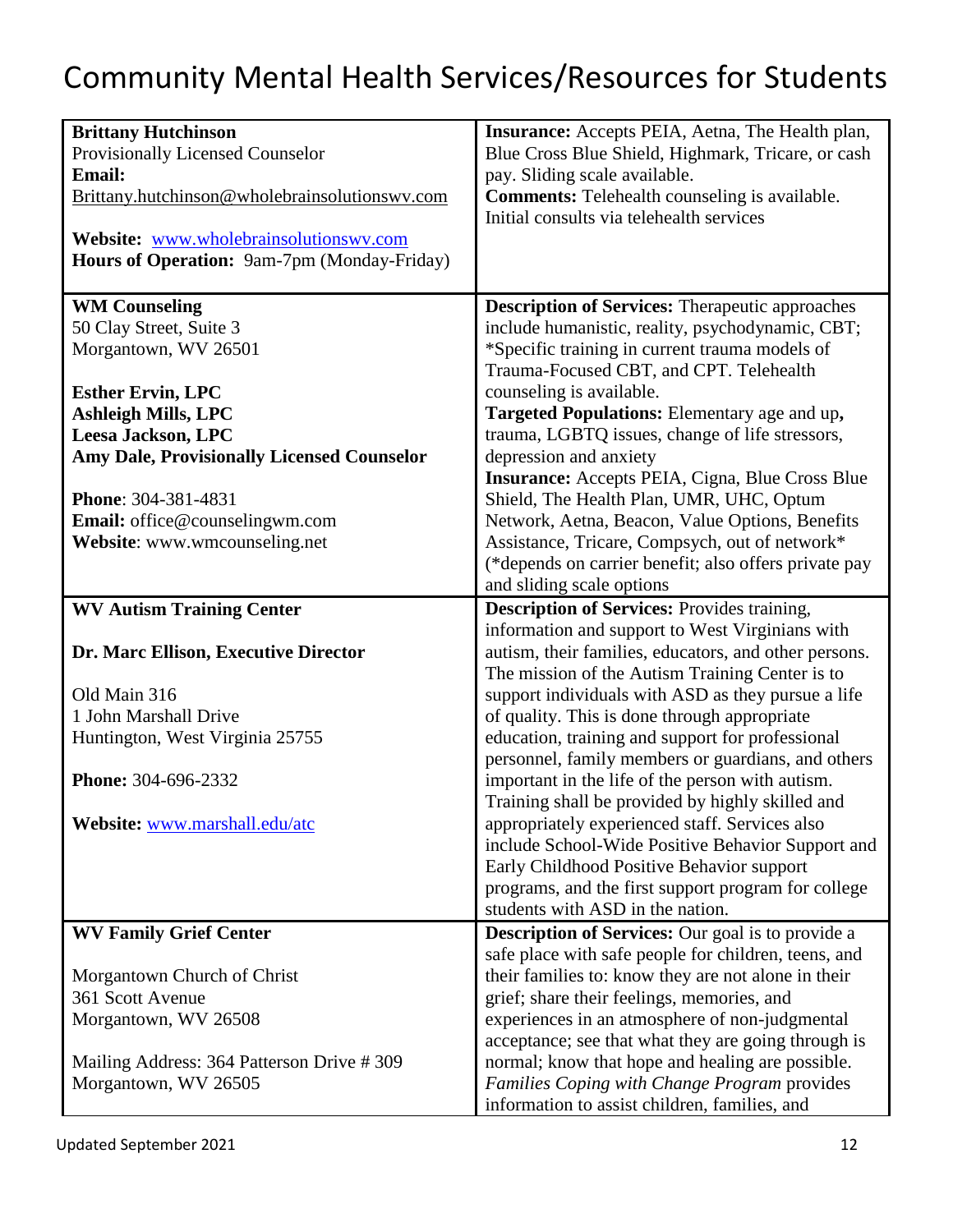| Telephone: 304-282-4935                                | caregivers who are dealing with a life-threatening        |
|--------------------------------------------------------|-----------------------------------------------------------|
| <b>Email:</b> wecare@wvfgc.org                         | illness and possible death of a loved one.                |
| Website: https://www.wvfgc.com/                        | Bereavement Peer Support Groups offers group              |
|                                                        | sessions for children, teens, and their caregiver         |
|                                                        | every Thursday 6:00-7:30.                                 |
| <b>WV System of Care (Region One)</b>                  | <b>Description of Services:</b> Provides spectrum of      |
| <b>WVDHHR-Bureau for Children &amp; Families</b>       | community-based services and supports for                 |
|                                                        | children/youth and their families with, or at risk of,    |
| <b>Regional Clinical Coordinator:</b>                  | out of home care. The services provided are               |
| Danielle Hinderman, MSW                                | organized into a coordinated network, build               |
|                                                        |                                                           |
|                                                        | meaningful partnerships with youth and families,          |
| <b>Wellspring Family Services</b>                      | and address cultural and linguistic needs in order to     |
| 2606 National Road                                     | help individuals function better at home, school, in      |
| Wheeling, WV 26003                                     | the community, and throughout life. The strengths         |
| Email: dhinerman@crittentonwv.org                      | and needs of the child and family determine the type      |
| <b>Phone:</b> 304-222-5956 (preferred) or 304-242-7060 | and mix of services and supports.                         |
|                                                        |                                                           |
| *Connected with Wellspring Family Services             |                                                           |
| <b>WV Therapy &amp; Wellness Center</b>                | <b>Description of Services:</b> Specializes in trauma     |
|                                                        | counseling. Provides services for addictions/co-          |
| 235 High Street Suite 720                              | occurring disorders, anxiety/mood disorders, PTSD,        |
| Morgantown, WV 26505                                   | trauma/abuse, adolescent/family counseling,               |
|                                                        | relationship/couples counseling (BiGLT safe)              |
| <b>Phone: 304-413-0426</b>                             | Specialize in offering therapeutic services for those     |
| Website: wvtherapycenter.org                           | who have been adversely affected by trauma and, or        |
|                                                        | addiction. All therapeutic services offered are           |
|                                                        | designed to necessitate the growth, change and            |
|                                                        | healing process.                                          |
|                                                        | Target Population: Children and adults.                   |
|                                                        | <b>Insurance: PEIA, Blue Cross Blue Shield, Unicare</b>   |
| <b>WVU Medicine Children's</b>                         | Description of Services: Our psychologists,               |
| <b>Behavioral Medicine and Psychiatry</b>              | psychiatrists, therapists, neuropsychologists, and        |
| (part of Chestnut Ridge Outpatient Services)           | case workers treat all mental health disorders in         |
|                                                        | kids. These include, but are not limited to: anxiety,     |
| <b>Lauren Swager, MD</b>                               | behavior disorders, conduct disorder, conversion          |
|                                                        | disorder, depression, dissociative disorder, eating       |
| 930 Chestnut Ridge Rd.                                 | disorders, mood disorders, oppositional defiant           |
| Morgantown, WV 26506                                   | disorder, PTSD, psychosis, self-harm, suicidality. A      |
| Phone: 304-598-4214                                    |                                                           |
|                                                        | variety of outpatient specialty clinics focused on the    |
|                                                        | unique needs of children and adolescents. Services        |
| *Provides an array of services and specialty clinics.  | include individual, family, and group counseling.         |
| See below!                                             | <b>Insurance:</b> Take all insurance except other state's |
|                                                        | Medicaid.                                                 |